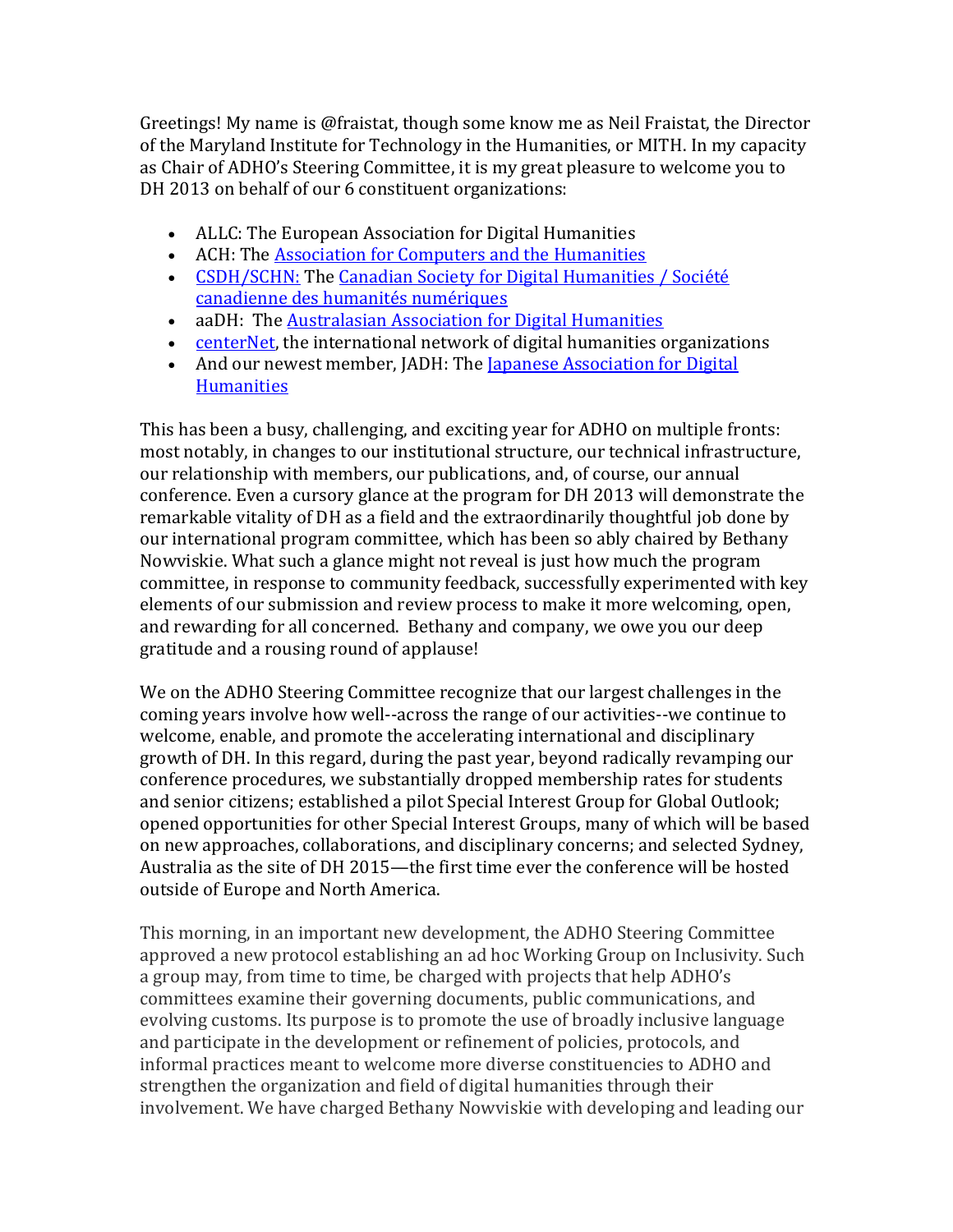inaugural Working Group on Inclusivity, which will move forward over the course of the coming year with attention to ADHO's governing documents and procedures.

Other forms of welcoming designed specifically by our Constituent Organizations for conference participants include the mixer for DH Directors and staff hosted by centerNet last night and ACH's Newcomers' dinner, which already has over 90 participants, as well as ACH's Mentoring program, the details of which can be found in the Conference program.

We invite you to learn more about the activities and initiatives of ADHO's Constituent Organizations in the lunchtime members meetings that will be held by EADH, ACH, ADHO and centerNet over the course of this week. The ACH meeting tomorrow will include its justly celebrated annual Job Slam and a round of lightning presentations on digital pedagogy. And the joint ADHO/centerNet annual meeting on Friday will focus on DH in an international context, featuring presentations on centerNet's forthcoming new journal DH Commons and on GO::DH, ADHO's global outlook special interest group, as well as a SIG Slam, where those wishing to start new special interest groups will be able to make one-minute pitches to find likeminded colleagues. Best of all, the first 50 people to arrive will receive a free lunch!

One of ADHO's ways of welcoming promising new members into our community and celebrating the achievements of those already working in the field is the presentations of prizes. As you may know from the conference schedule, the Busa award will be presented this Thursday to one of the DH community's most widely respected and influential figures, Willard McCarty.

In the closing session on Friday, you will hear more about the other prizes. One of these is the Fortier Prize, which will be awarded to the young scholar giving the best presentation at this conference. The Fortier Prize honors the memory of Paul Fortier, who lived from1939-2005. Paul had a keen ear not just for new voices, but also for the newness in what those voices had to say. In 1993, Paul was awarded the honor of University Distinguished Professor by the University of Manitoba, where he had taught at the rank of Professor since 1979 in the Department of French, Spanish and Italian.

The winner of last year's Fortier prize was Marc Alexander, from Glasgow, for his paper "Patchworks and Field-Boundaries." This year's carefully selected shortlist contains five papers by presenters from the US, UK, Australia and Germany. Their range of topics is broad, so that several disciplines of digital humanities are represented:

Peter Organisciak: Incidental Crowdsourcing: Crowdsourcing in the Periphery

Christof Schöch: Fine-tuning Stylometric Tools: Investigating Authorship and Genre in French Classical Theater